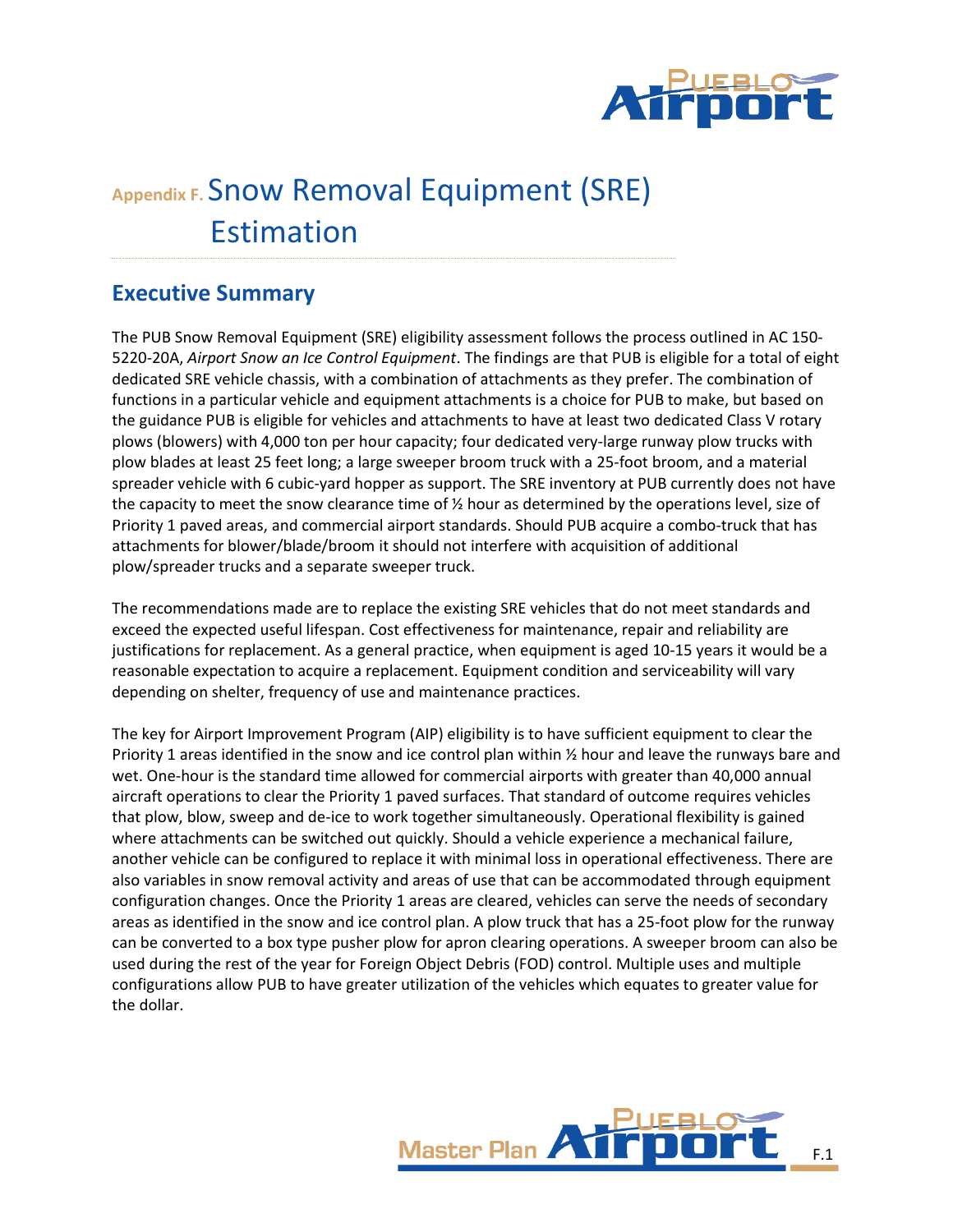The smaller SRE vehicles PUB acquired through non-AIP funding sources or are still operationally viable can serve the additional support function to clear aprons, access roads, taxilanes, and hangar areas. These areas are not included in the FAA's AIP SRE eligibility determination but that doesn't mean the AIP funded equipment can't be used there. The AIP grant assurance requirement is such that the AIP funded equipment shall not be used for landside public roads and other off-airport surfaces. PUB could utilize any non-AIP funded equipment to support off-airside snow removal operations.

### **Introduction**

The Federal Aviation Administration (FAA) standards and other guidance for SRE are found in AC 150- 5220-20A for use in the purchase of AIP funded snow removal and ice control equipment. In general, use of this AC is not mandatory. However, use of this AC is mandatory for all projects funded with federal grant monies through the AIP and/or with revenue from the Passenger Facility Charge (PFC) Program.

This section explains the selection process for SRE provided by AC 150/5220-20A. Some of the equipment is determined using only the first step in the process while the remaining equipment follows a two-step process. Both steps apply the same assumption, which is to remove 1 inch of snow weighing up to 25 pounds per cubic foot from the Priority 1 paved area within a specified time for the airport's annual aircraft operations. In the case of PUB, this is based on its classification as a commercial service airport with 196,260 operations per year. Furthermore, the AC applies an equipment efficiency factor equal to 70 percent. This assumption takes into account the need by such equipment to slow down and to change course (for example, approaching the end of a runway to reverse course), back-and-forth clearing operations common on stub taxiways and connector taxiways, and to account for slight snow spillage, slight overlapping of clearing operations, and poor visibility driving conditions.

# **Step 1 – Determination of Priority 1 paved areas**

An airport's snow plan Priority 1 paved area is defined as the primary runway (which depends on wind direction), parallel taxiway, airport road, terminal ramp, ATCT access, and ARFF access. For equipment calculations, the larger runway and taxiway surface area is used for the calculation of areas to be cleared.

Runway 8R/26L is 10,498 feet long and 150 feet wide, giving a surface area of 1,574,700 square feet. Taxiway A is the full-length parallel taxiway for Runway 8R-26L. With a width of 75 feet and length of 10,543 feet, the parallel taxiway is 790,725 square feet. There are seven taxiway connectors between Taxiway A and Runway 8R/26L, with filets and the taxiway connector length they equal 4,986 feet in length and 75 feet wide, giving a surface area of 373,950 square feet. The surface area to be cleared as Priority 1 include the runway and taxiways for a total of 2,739,375 square feet.

Additional areas to be cleared as Priority 1 include the Airport Traffic Control Tower (ATCT) and Aircraft Rescue and Fire Fighting (ARFF) access. The distance inside the airport operations area from the ARFF

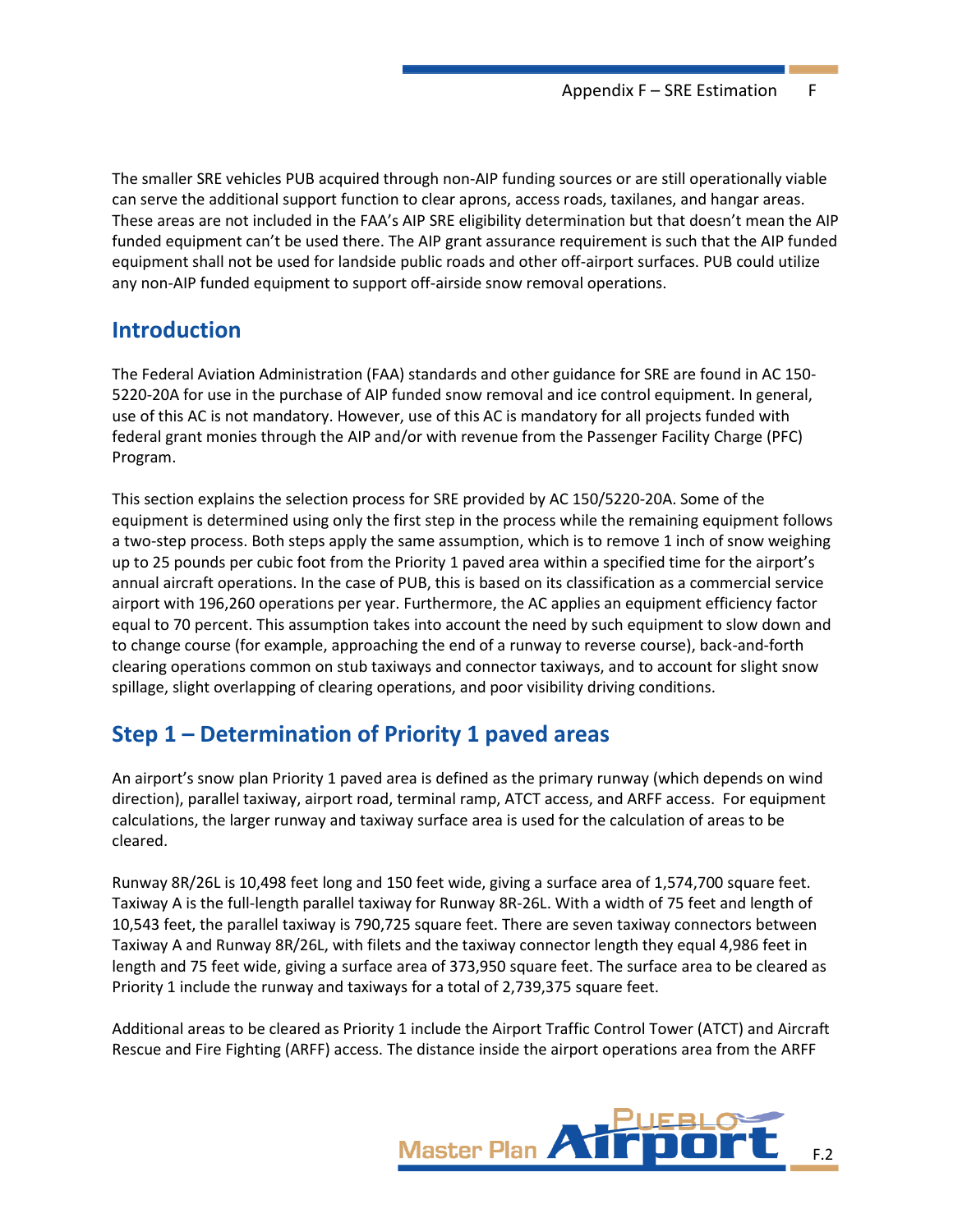doors to Taxiway A is 500 feet. At 20 feet wide, the path to be cleared is 10,000 square feet. The remaining pavement to be cleared as a Priority 1 area is the terminal apron and it is approximately 106,000 square feet. **TABLE 1** provides the total calculated Priority 1 pavement area at PUB.

#### **TABLE 1 Priority 1 Areas (Square Feet)**

| <b>LOCATION</b>                      | <b>PAVED AREAS</b><br>(SQUARE FEET) |
|--------------------------------------|-------------------------------------|
| Main Runway (10,498' x 150')         | 1,574,700                           |
| Parallel Taxiway (10,543' x 75')     | 790,725                             |
| Seven taxiway connectors and fillets | 373,950                             |
| ARFF Station access to Taxiway A     | 10,000                              |
| <b>Terminal Apron</b>                | 106,000                             |
| <b>Total Priority 1 Paved Area</b>   | 2,855,375                           |
|                                      |                                     |

**SOURCE:** Mead & Hunt 2020.

### **Step 2 – Minimum SRE Requirements**

The required minimum types and number of SRE equipment is based on several factors. Two parameters, namely the total square footage of the Priority 1 paved area and the airport's service classification, determine the types and number of runway brooms, solid material spreaders, and liquid material spreaders. The second parameter, selection of high-speed rotary plows and snowplows requires the tonnage of snow to be removed in a given time in addition to other parameters required by the equipment. Because high-speed rotary plows dictate the general clearing operation, supportive snowplows are selected with the condition that they match the speed and the snow removal capacity (tonnage per hour) of the high-speed rotary plow.

### **Commercial Service Airports**

Commercial service airports with over 40,000 operations and more than 12 inches of annual snowfall should have a minimum of one high-speed rotary plow supported by two snowplows of equal snow removal capacity. National Weather Service records state that Pueblo Colorado receives an average of 31.3 inches of snow per year. **FIGURE 1** presents the monthly climate summary with averages recorded.

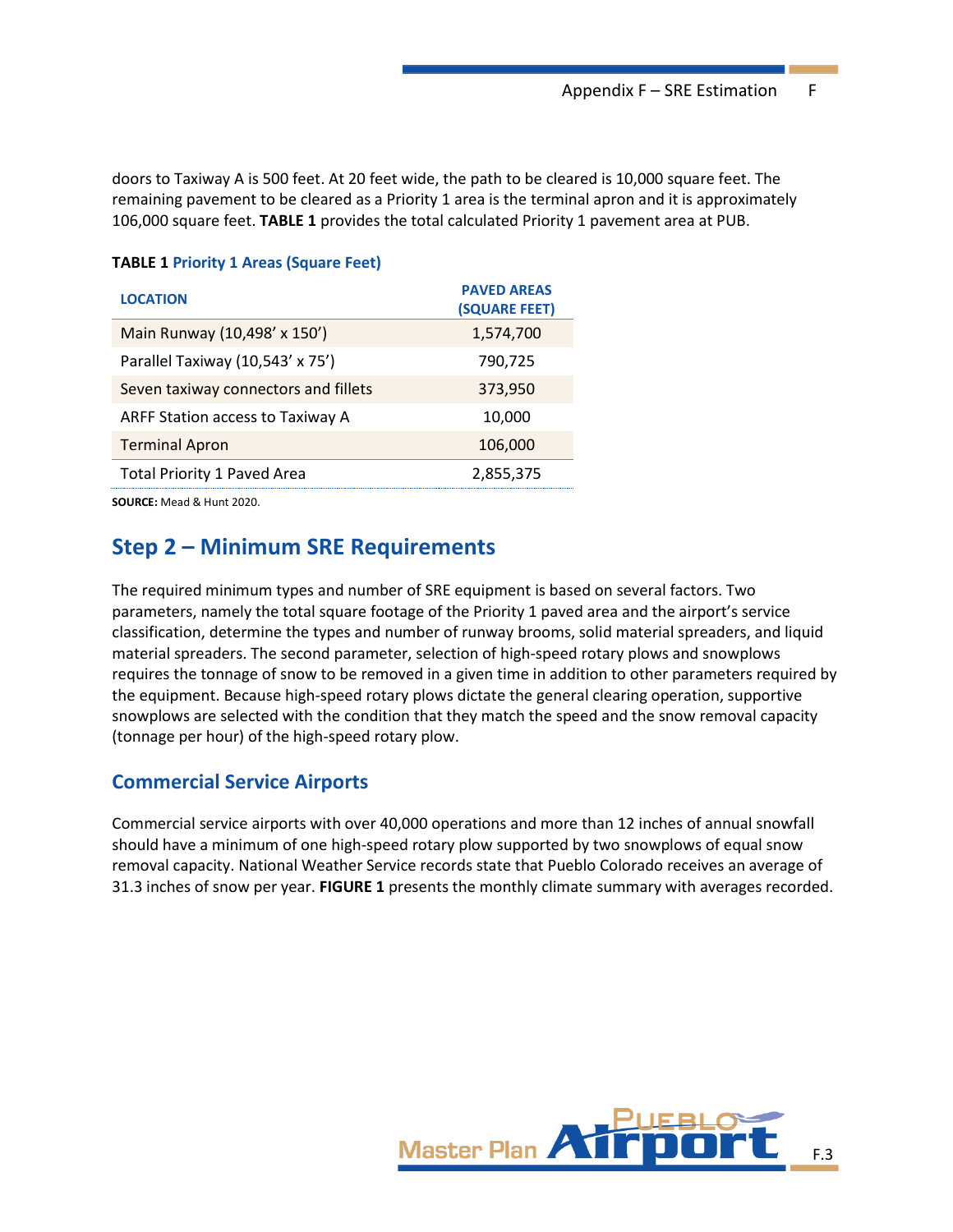Appendix F - SRE Estimation F

**FIGURE 1 Pueblo Climate Data**

### PUEBLO WB AP, COLORADO (056738)

**Period of Record Monthly Climate Summary** 

Period of Record: 09/01/1872 to 06/30/1954

|                                                                                        | Jan  | Feb      | Mar          | Apr          | May          | Jun  | Jul          |          | Aug      | Sep          | Oct      | Nov      | Dec      | Annual   |
|----------------------------------------------------------------------------------------|------|----------|--------------|--------------|--------------|------|--------------|----------|----------|--------------|----------|----------|----------|----------|
| Average Max. Temperature (F)                                                           | 47.2 | 52.2     | 54.8         | 66.8         | 74.0         | 86.1 |              | 90.2     | 88.0     | 81.9         | 71.0     | 56.0     | 48.6     | 68.1     |
| Average Min. Temperature $(F)$                                                         | 15.7 | 19.3     | 23.5         | 36.1         | 45.2         | 55.6 |              | 60.5     | 58.4     | 50.0         | 36.4     | 23.2     | 16.5     | 36.7     |
| Average Total Precipitation (in.)                                                      | 0.40 | 0.19     | 0.68         | 1.09         | 1.78         | 1.23 |              | 2.01     | 1.74     | 0.56         | 0.51     | 0.32     | 0.25     | 10.75    |
| Average Total SnowFall (in.)                                                           | 5.9  | 3.1      | 7.8          | 2.8          | .7           | 0.0  |              | 0.2      | 0.0      | 0.0          | 0.9      | 5.0      | 3.9      | 31.3     |
| Average Snow Depth (in.)                                                               |      | $\Omega$ | $\mathbf{0}$ | $\mathbf{0}$ | $\mathbf{0}$ |      | $\mathbf{0}$ | $\theta$ | $\theta$ | $\mathbf{0}$ | $\theta$ | $\Omega$ | $\bf{0}$ | $\theta$ |
| Percent of possible observations for period of record.                                 |      |          |              |              |              |      |              |          |          |              |          |          |          |          |
| Max. Temp.: 100% Min. Temp.: 100% Precipitation: 100% Snowfall: 100% Snow Depth: 99.7% |      |          |              |              |              |      |              |          |          |              |          |          |          |          |
| Check Station Metadata or Metadata graphics for more detail about data completeness.   |      |          |              |              |              |      |              |          |          |              |          |          |          |          |
| Western Regional Climate Center wrcc@dri edu                                           |      |          |              |              |              |      |              |          |          |              |          |          |          |          |

### **Other Supporting Equipment**

Other types of supporting equipment such as front wheel loaders or ice-melters may be needed to assist in the removal of snow from all non-critical, remaining operational areas including secondary taxiways or low priority aprons. AC 150/5200-30, *Airport Winter Safety and Operations* classifies such paved areas as Priority 2 or Priority 3 areas.

### **Selecting High-Speed Rotary Plows**

High-speed rotary plows, also called "rotaries" or "snowblowers", are used to cast heavy concentrations of plowed snow away from movement areas such as runways and taxiways. The selected high-speed rotary plow(s) should be capable of removing the volume of snow from the Priority 1 paved area with a pre-determined casting distance to comply with runway and taxiway snow-bank clearance criteria contained in AC 150/5200-30. This equipment, which may be self-propelled or attached to a conventional carrier vehicle, uses either one or more rotating elements to disaggregate a snowpack. The disaggregated snow is then broken into particles small enough to pass through a casting mechanism having a directional chute. Because of their large capacity, self-propelled high-speed rotary plows are frequently required at medium to large airports while high-speed rotary plows attached to a conventional carrier vehicle may be more appropriate at smaller facilities or facilities whose climate is less severe.

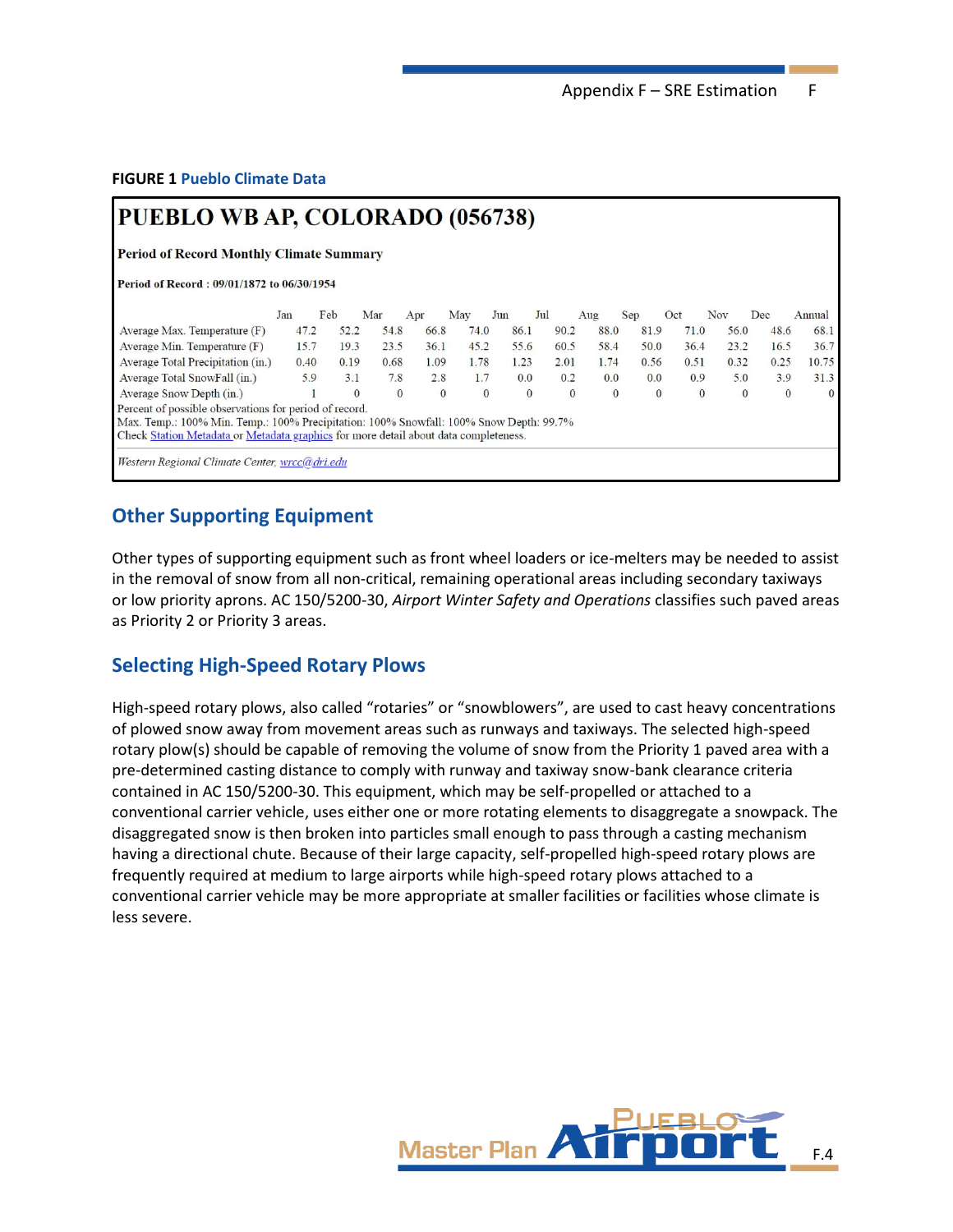The size and number of high-speed rotary plows needed is based on the following conditions:

- **•** Annual activity level equals greater than 40,000 operations with a reasonable clearance time of ½ hour for total Priority 1 paved areas.
- **EXECUMUM** Accumulated snow on the runway and taxiway are to be cast at least 100 feet from the rotary plow when it travels along the paved edge. The casting distance sets equipment selection criterion 1.
- **•** Average runway operating speed of the rotary plow unit is at least 25 mph to meet the reasonable clearance time of ½ hour based on the annual aircraft operations.
- **•** Typical snow density is 25 lbs/ft<sup>3</sup>.

#### **Sub-Step 1 – Determine the total critical area for Priority 1**

As determined above, the Priority 1 paved area is 2,855,375 square feet.

#### **Sub-Step 2 – Use of Graph (FAA AC 5220-20A Figure 2-4)**

Using the chart provided in **FIGURE 2**, start along the bottom scale for square feet of Priority 1 paved area, rounding up to the next 100,000 square feet. For PUB, the total area for Priority 1 equals 2,900,000 square feet. Go up the chart from 29 to the greater than 40,000 annual aircraft operations line. As a commercial service airport with more than 40,000 annual aircraft operations, PUB clearance time allowed is ½ hour. Moving from that position to the left side of the chart identifies the tons of snow to be removed per hour. The chart provides an expectation of 8,500 tons of snow per hour (assuming one inch of snow accumulation). To determine the number of rotary plows, continue the line to the left. PUB's Priority 1 paved area to be cleared in ½ hour requires two Class V rotary plows, each casting 4,000 tons of snow per hour.

PUB is currently equipped with one medium Class II rotary plow that does not meet the  $\frac{1}{2}$  hour clearance time requirement of 8,500 tons per hour. It is also over 26 years old and well past its life expectancy.

**Rotary Plow Recommendation:** It is recommended that PUB acquire two Class V vehicles, each moving up to 4,000 tons of snow per hour, to meet the  $\frac{1}{2}$  hour time clearing requirement.

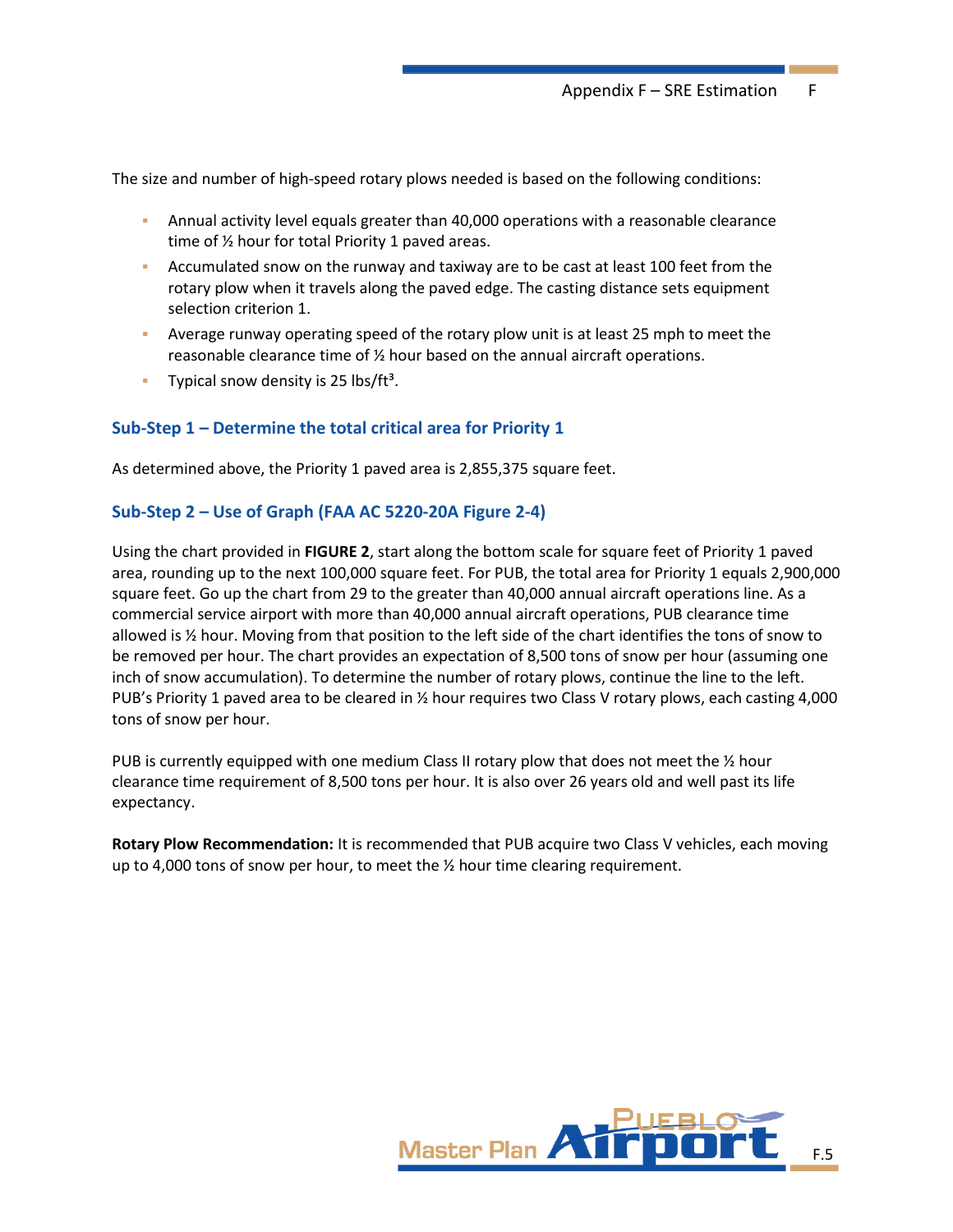

**FIGURE 2 Rotary Plow Selection Chart**

### **Selecting Snowplows**

Snowplows consist of a cutting edge to shear snow from the pavement, and a moldboard to lift and cast the dislodged snow to the side of the cleared path. The cutting edge may ride in contact with the pavement or be held a small distance above it by means of shoes or caster wheels. A complete snowplow unit consists of the snowplow, a carrier vehicle (conventional or dedicated), hitch, and other accessories. Similar to the rotary plow determination process, AC 150/5220-20A requires use of Figure 2-5 to determine the amount of snow to be moved per hour for a commercial service airport. **FIGURE 3** provides the results, which are similar to the rotary plow determination for amount of snow to be removed per hour at 8,500 tons. Using the recommended 2 to 1 ratio of plows to rotary plows, there is a need for four snowplows at PUB.



**SOURCE:** FAA AC 5220-20A Figure 2-3.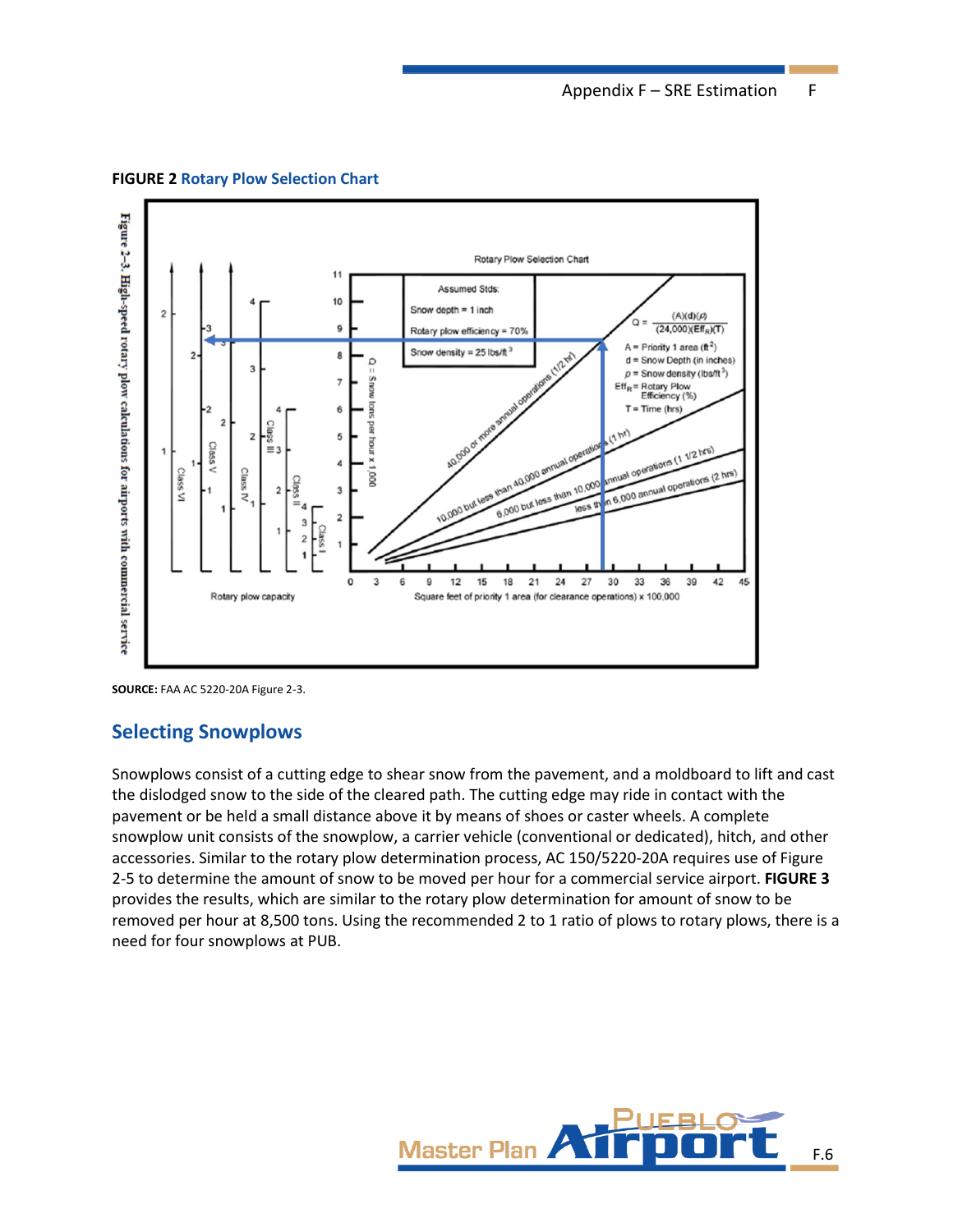Appendix F – SRE Estimation F



**FIGURE 3 Tons of Snow to be Removed Per Hour**

Figure 2-5. Snow removal (tons/hr) for Priority 1 paved areas for commercial service airports

**SOURCE:** FAA AC 5220-20A Figure 2-5.

To determine the effective cutting edge of the snowplow blade at the required minimum operating speed of 25 mph, AC 150/5220-20A recommends use of Figure 2-7 with snow displacement provided in tons/hour. The capacity of tons per hour is shared by four support plows, which is 2,125 tons per vehicle. As presented in **FIGURE 4**, the cutting-edge effective blade length is recommended to be 20 feet.

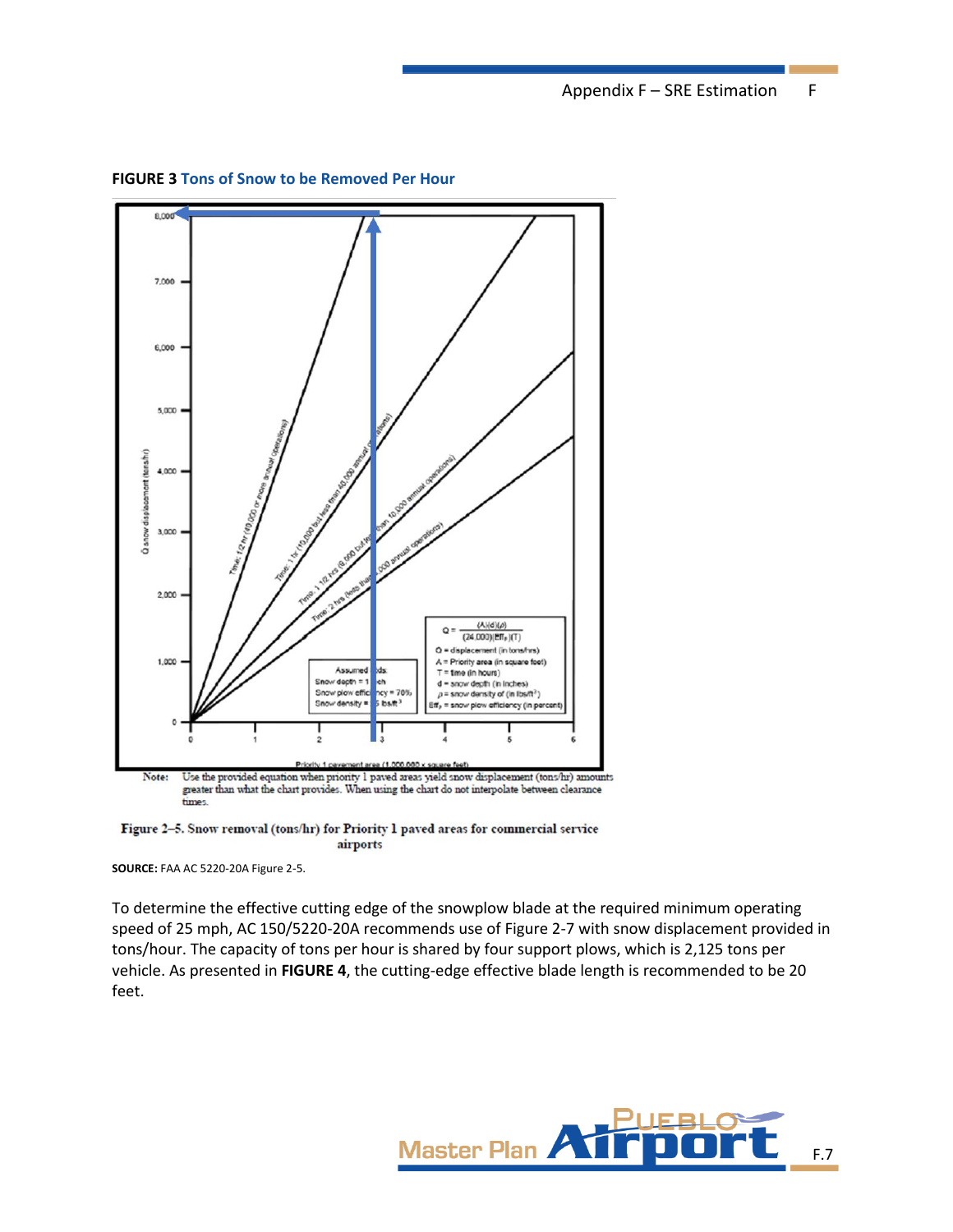Appendix F - SRE Estimation F



**FIGURE 4 Snowplow Blade Cutting Edge Determination**

Figure 2-7. Effective snow plow blade length related to snow displacement

**SOURCE:** FAA AC 5220-20A Figure 2-7.

To determine the actual cutting-edge snowplow blade length another chart is used. AC 150/5220-20A Figure 2-8 provides the effective snowplow blade length with the assumption being the blade is angled at 35 degrees to displace snow to one side. As presented in **FIGURE 5**, to provide at least 20 feet of effective cutting edge, the snowplow blade should be at least 25 feet wide.

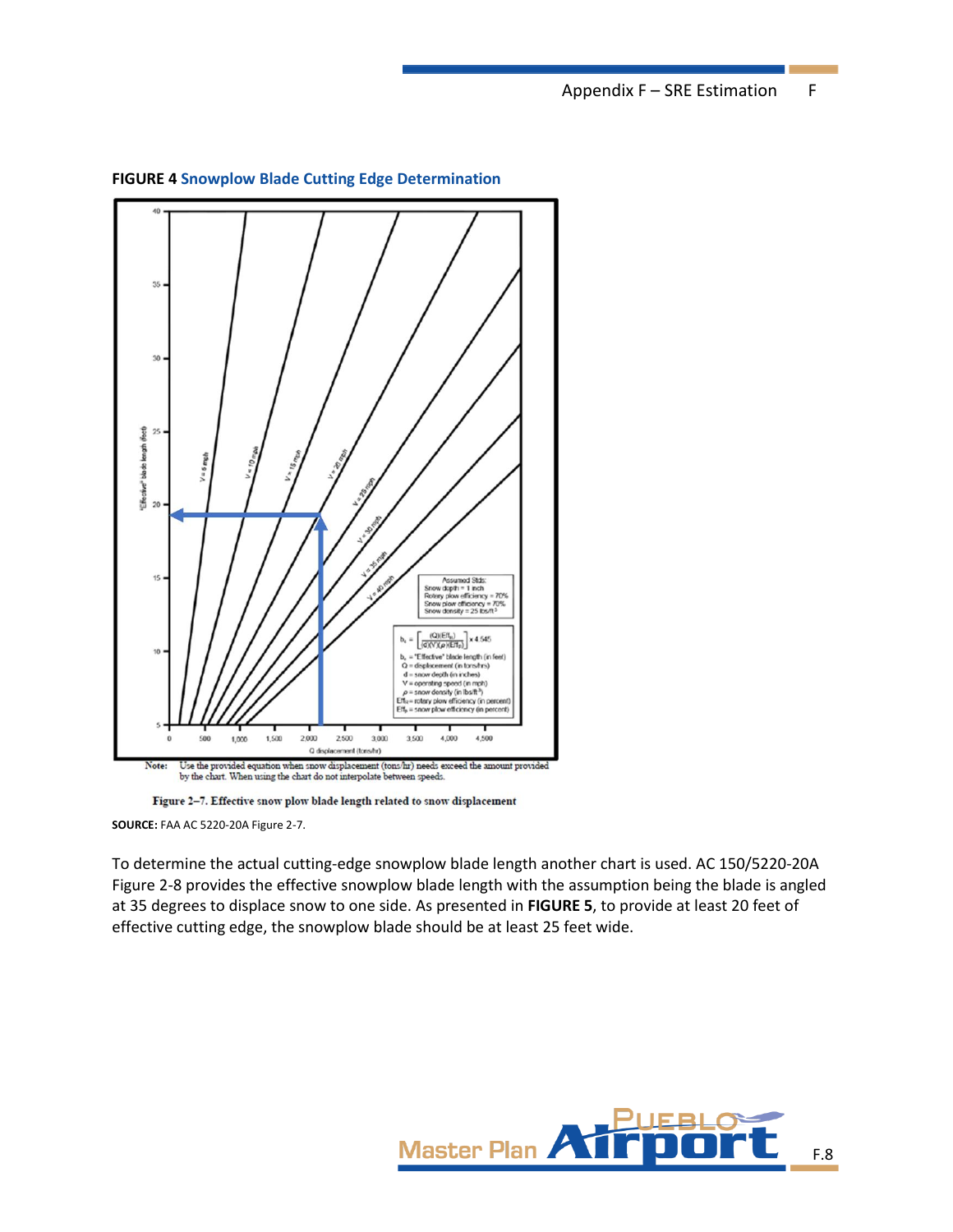

**FIGURE 5 Snowplow Blade Cutting Edge Determination**

**SOURCE:** FAA AC 150/5220-20A Figure 2-7.

Snowplow sizes are categorized as follows:

- **Small snowplow.** This category includes snowplows with cutting edge lengths ranging from approximately 6 feet up to 10 feet. Included in this category are underbodymounted truck scrapers with similar length cutting edges.
- **Intermediate snowplow.** This category includes snowplows with cutting edge lengths ranging from approximately 10 feet up to 15 feet. Included in this category are underbody-mounted truck scrapers with similar length cutting edges.
- **Example 3 Large snowplow.** This category includes snowplows with cutting edge lengths ranging from approximately 15 feet up to 22 feet. Included in this category are ramp dozer plows and large special purpose plows.
- **Extra-large snowplow.** This category includes plows with cutting edge lengths greater than 22 feet. Included in this category are ramp dozer plows and extra-large special purpose plows.

With a requirement for snowplows equipment with blades 25 feet wide, PUB is recommended to have four extra-large snowplows. This includes equipment for specialty plow blades that can be used for ramps to collect and load snow for removal. Specifications for types of plow equipment purchased new are provided by SAE International ARP (Airport) 5943 in Section 4-3 of AC 150/5220-20A.

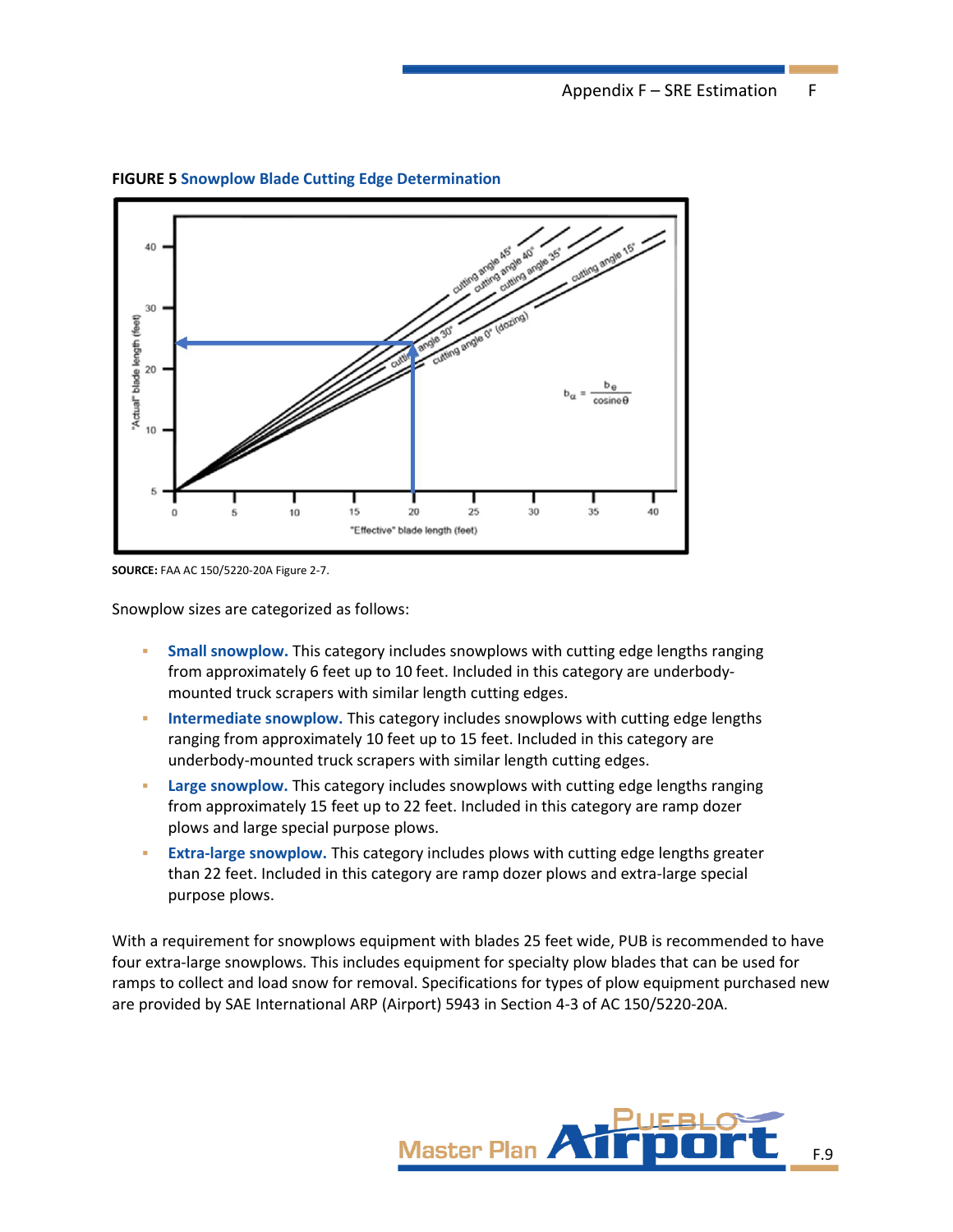PUB is currently equipped with three small snowplows, three intermediate snowplows, and one large snowplow.

**Recommendation for Plow Trucks:** It is recommended that PUB acquire four new extra-large plow trucks capable of utilizing 25-foot snowplow blades.

# **Additional Equipment Selection**

### **Material Spreader**

The function of a material spreader is to provide a continuous, unrestricted, accurately metered flow of sand and solid or liquid deicers/anti-icers per AC 150/5200-30 to a pavement surface over a predetermined spread area. Spreader units may be permanently mounted on vehicles, a slip-in hopper, or they may be towed by a carrier vehicle. A spreader unit consists of a material storage compartment (hopper or tank), pre-wetting mechanism, a feed mechanism to carry the material to the discharge opening, a metering device to control the application rate, and a distribution mechanism. The selection of a material spreader is primarily defined by the carrying capacity of the hopper (cubic yards) or tankage (gallons) and by the ability to apply material in a uniform distribution pattern to a prescribed surface area (swath) at a predetermined application rate. A conventional slide-on spreader is adequate for most airport applications of dry chemicals and sand. Special requirements may justify alternative or multi-purpose types of spreaders (e.g., a tailgate spreader coupled with a dump truck body).

### **Dry Material Hopper Capacity**

This type of material spreader for sand and solid de/anti-icers uses a hopper type material spreader combined, as standard, with a liquid reservoir for pre-wetting sand with an approved liquid de/anti-icer. The determination of dry hopper capacity applies the application rate to the paved area to be covered. Assuming an application rate of 3.0 ounces per square yard, AC 150/5220-20A Figure 2-9 Hopper Capacity – Sand as shown in **FIGURE 6**, recommends a hopper size of 6 yards for PUB.

PUB currently has one material spreader, a 2006 International 7500 dump truck with 14-foot blade and sander truck. This vehicle is past its expected useful lifespan.

**Recommendation for Sand Spreader:** In combination with new plow truck purchases recommended previously, it is also recommended to include at least one solid materials hopper with 6-yard capacity and spreader to achieve a 75-foot swath of coverage to de-ice the runway in three passes.

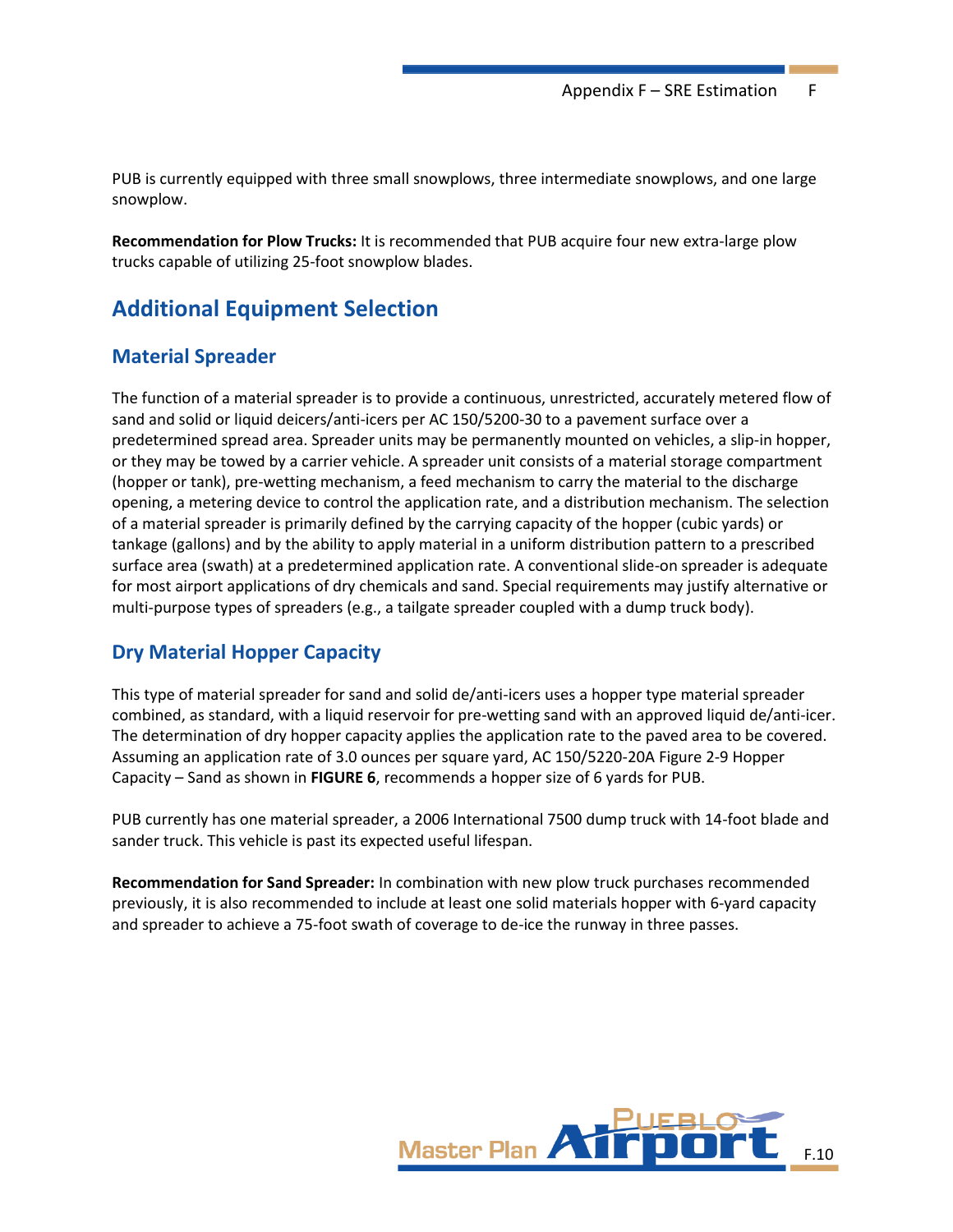**FIGURE 6 Sand Spreader Hopper Capacity**



Figure 2-9. Hopper capacity - sand

**SOURCE:** FAA AC 150/5220-20A – Figure 2-9.

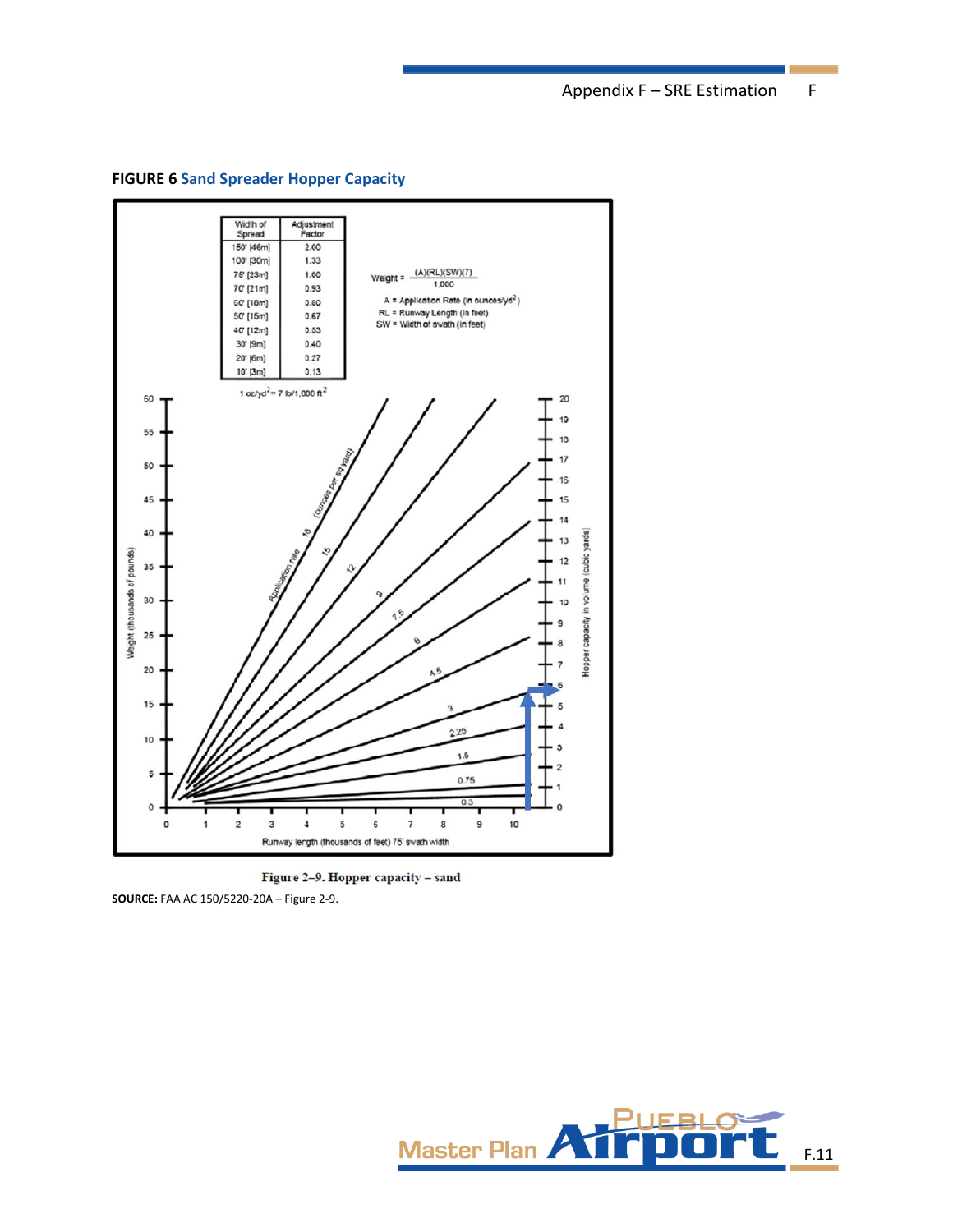### **Runway Brooms**

Runway brooms are primarily used in the high-speed sweeping and cleaning of snow, slush, ice, sand, and debris from movement and non-movement areas by using a brush. They incorporate high-speed brooms that consist of a number of brush sections, which may be front mounted to a carrier vehicle (conventional or dedicated), mounted underbody, or mounted on a trailer that is towed by a carrier vehicle. All can sweep wet slushy snow as well as fine dry snow from pavement surfaces. Complementing a runway broom with an airblast system located behind the brush assembly helps in the sweeping process, dries the pavement surfaces, and can be used to clear snow from around runway lights.

### **Runway Broom Classification**

The following two general classes constitute the family of runway brooms. Measure all swath widths when the broom is angled 30 degrees from the transverse position.

- **Small swath sweeper.** This class may be of any physical design having a demonstrated or manufacturer's certified snow or slush removal and broadcasting ability sufficient to produce clear pavement within the swath width at the rated speed. The sweeper must have a minimum broom diameter of 36 inches and a swath width of not more than 12 feet.
- Large swath sweeper. This class may be of any physical design having a demonstrated or manufacturer's certified snow or slush removal and broadcasting ability sufficient to produce clear pavement within the swath width at the rated speed. The sweeper must have a minimum broom diameter of 36 inches and a swath width greater than 12 feet.

The selection process follows the process described in SAE ARP 5564, Runway Brooms, paragraph 6.1 and Appendix A of the SAE ARP specification.

PUB is in not currently equipped with a broom sweeper truck.

**Recommendation for Sweeper Truck:** It is recommended that PUB be equipped with a large swath sweeper truck with a 25-foot-wide sweeper broom equipped with an airblast system.

# **SRE Vehicle Housing Determination**

SRE are typically costly pieces of complex and technologically advanced equipment. To protect and service this equipment and protect local and federal investment, specifically designed maintenance and storage buildings are needed. SRE should be housed in a building capable of maintaining 50 degrees Fahrenheit to prolong the useful life of the equipment and to enable more rapid response to operational needs. Operationally, inspections should be conducted after each use to determine the necessity for

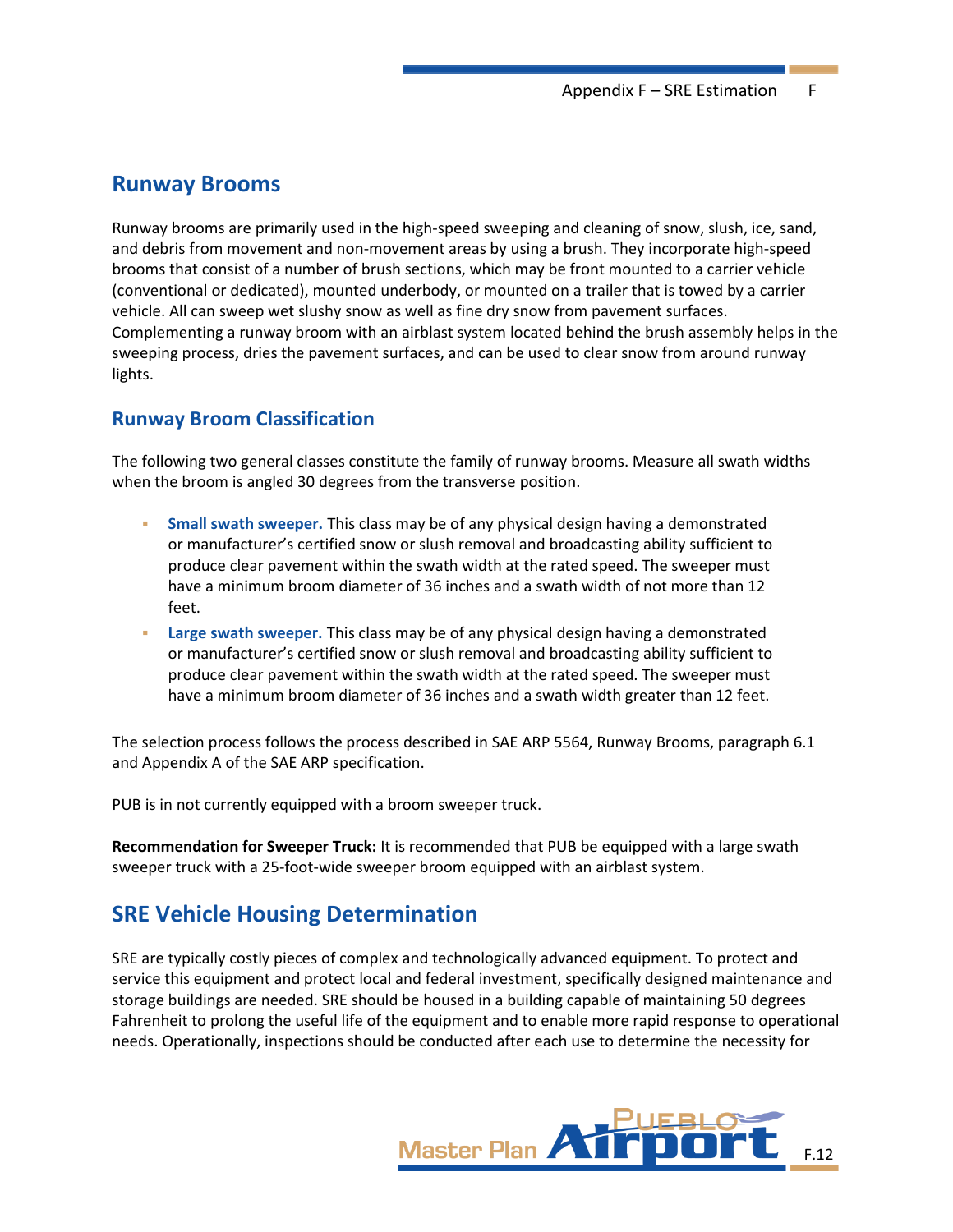additional maintenance or repair. Guidance on storing SRE is provided in AC 150/5220-18, *Buildings for Storage and Maintenance of Airport Snow and Ice Control Equipment and Materials*.

AC 150/5220-18 uses airport size classification, based on the amount of paved runway area to be cleared, as one factor for facility planning purposes. The AC uses the following definitions of airport size. This definition considers the practice where an airport operator closes a smaller runway, such as a GA runway, to *focus its equipment fleet on the identified runway(s)*. In other words, airport size relates only to open runways. The total paved runway area in turn determines the size of the building. The values provided below exclude paved taxiways and aprons/gate areas. Landside operation areas do not contribute to the airport size definitions listed below.

- Small Airport. Airport having less than 420,000 square feet of total paved runway.
- **Medium Airport.** Airport having at least 420,000 but less than 700,000 square feet of total paved runway.
- **Large Airport.** Airport having at least 700,000 but less than 1,000,000 square feet of total paved runway.
- **Very Large Airport.** Airport having at least 1,000,000 square feet of total paved runway.

During snow events, PUB has plans to open one runway as Priority 1 surface, then clear the other runways as time permits. As presented earlier, PUB has a Priority 1 runway surface area of 1,574,700 square feet, making PUB a very large airport.

SRE building space refers to the total space allocation for three areas defined as follows:

- **EXEDMO Area.** The term refers to designated areas leading to and including the parking areas for snow removal and friction measuring equipment, storing snow and ice control materials (e.g., de/anti-icers and heated sand), and equipment parts (e.g., bristles, neoprene blades, and brushes). Some items, such as chemicals and sand, could be stored in separate buildings.
- **Support Areas.** The term refers to administrative and equipment maintenance areas. Administrative areas include a supervisor's office, a mechanic's/clerk's office, separate or joint-use training and lunchroom, lockers, and lavatories. Equipment maintenance areas include repair bays, steam cleaning bays, and a welding area.
- **Special Equipment Areas.** The term refers to rooms or areas for heating, ventilation, and air conditioning (HVAC) equipment, steam generation, emergency power, and air compressor equipment as well as the machine room(s).

Planning for a SRE storage and maintenance facility should consider the following factors:

- Easy access to the runway and taxiway environment
- **Building orientation**

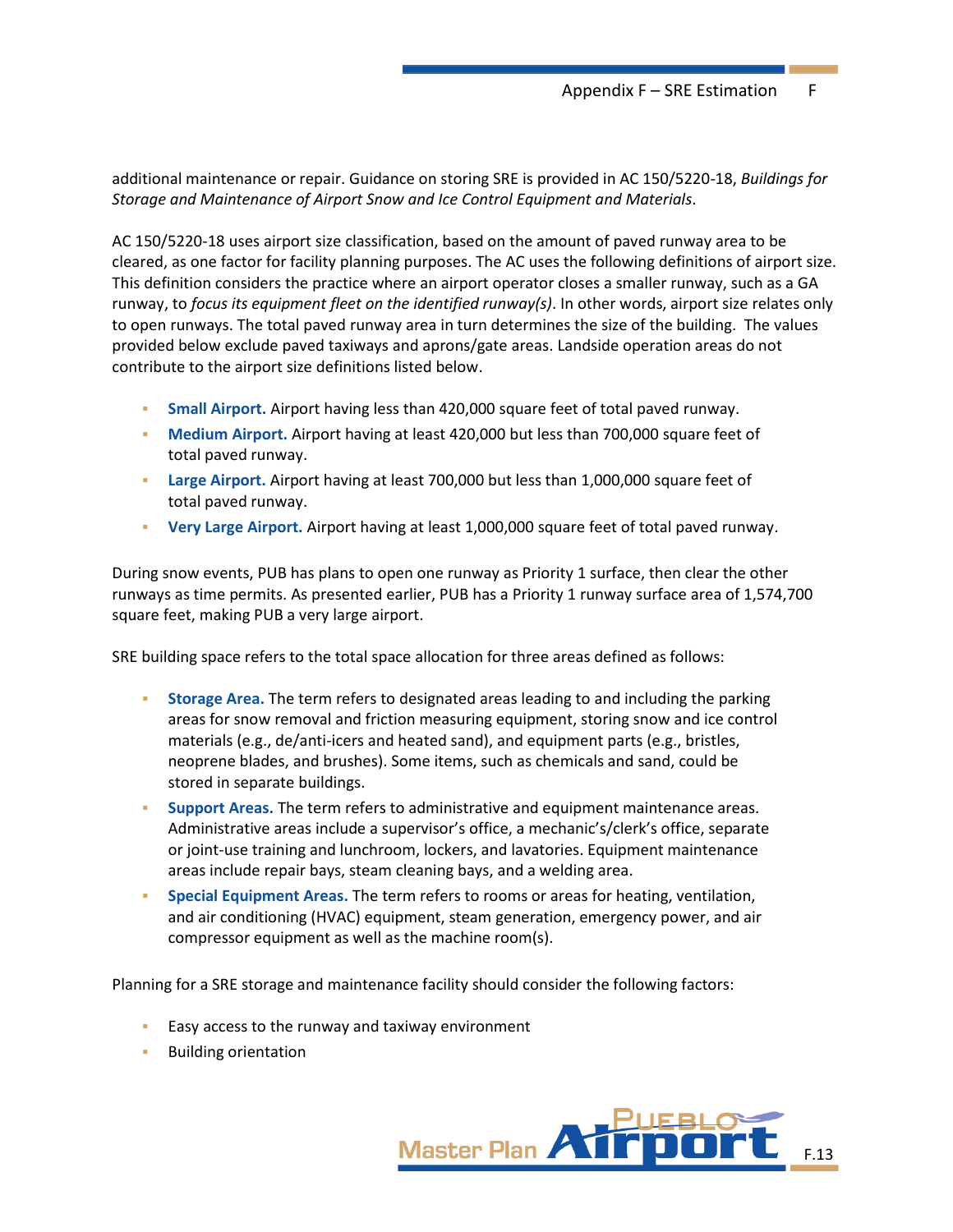- **EXEL Fueling facilities**
- Building configuration accommodating all required personnel and equipment
- Design layout consisting of either a drive through, a center aisle, vehicle back-in, or modified (combination of layouts)
- **Specific Features** 
	- $\circ$  General storage areas provided for oil, grease, tires, recycled oil, used oil and antifreeze, and equipment components such as bristles, sweeper wafers, plow blades, hitches, and spreader boxes.
	- $\circ$  Sheltered storage that prevents the deterioration or change in composition of sand and solid de/anti-icing chemicals, thereby retaining their handling properties and effectiveness. This storage can be either within the main building or a separate facility that offers a "conditioned" environment.
	- o Welding area that, as preferred by airport operators, should be open and adjacent to a repair bay.
	- $\circ$  Wash and steam cleaning bay provided for the removal of accumulated dirt and chemical contamination to prevent deterioration and extend the life and proper function of SRE. Dirt and chemical contamination should be removed from equipment after storm events.

Additionally, all FAA regulations on building location must be followed, including:

- **•** The height and configuration of the building must not constitute a hazard or obstruction to airspace criteria contained in AC 150/5300-13, Airport Design.
- **•** The height and configuration of the building must not interfere with navigational and surveillance aids.
- The height and configuration of the building must not block airfield surveillance to any portion of any runway, taxiway, or terminal areas by the ARFF service and by the ATCT (direct line of sight).
- Chemical runoffs, such as by de/anti-icing chemicals, oils, fuel, and greases common to such buildings must be mitigated in accordance with federal or state Environmental Protection Agency (EPA) regulations for storm water discharges.
- **EXECT** All building construction or expansion on public-use airports requires an advance notice to the appropriate FAA regional Airports Division.
- **•** For federally assisted airports, the building and associated support areas must be shown on the approved Airport Layout Plan (ALP).

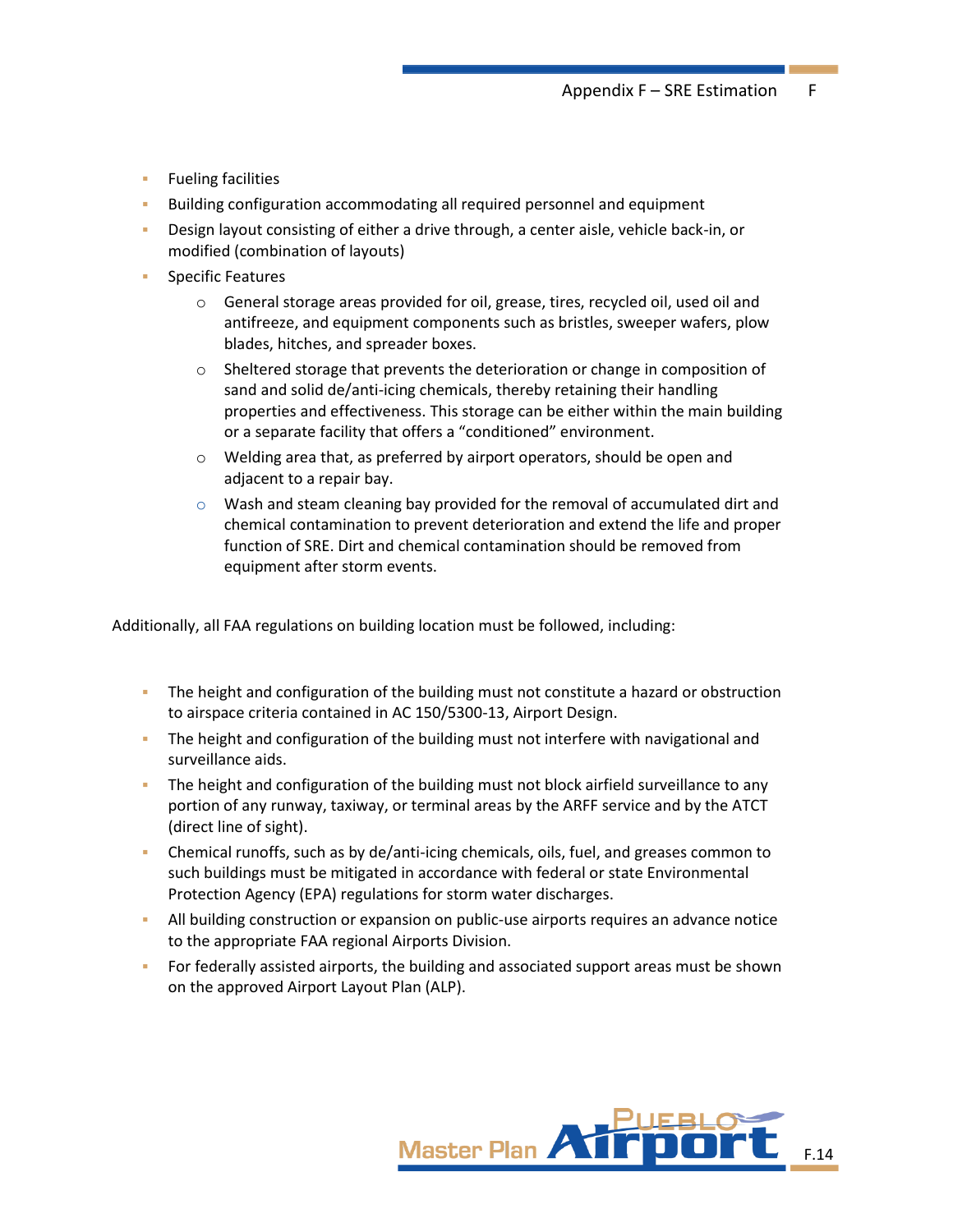# **Total Space Allocation**

The total space allocation for a SRE facility is based on the sum of the individual areas determined necessary to meet three functionally defined purposes: (1) *Storage Areas,* (2) *Support Areas,* and (3) *Special Equipment Areas***.** Space allocations for each of these areas are determined by values provided in tables in AC 150/5220-18A, equipment clearance values, or local building codes and ordinances. Since available SRE varies widely in widths and lengths, the concept of an Equipment Safety Zone (ESZ) surrounding the equipment is employed. **TABLE 2** provides ESZ clearance standards in accordance with equipment location and fixed or moving objects.

#### **TABLE 2 Equipment Safety Zones**

|                                                                                                             | MINIMUM CLEARANCES FOR EQUIPMENT SAFETY ZONE (ESZ)                                           |                                                                                     |                                                                          |                                                      |  |  |
|-------------------------------------------------------------------------------------------------------------|----------------------------------------------------------------------------------------------|-------------------------------------------------------------------------------------|--------------------------------------------------------------------------|------------------------------------------------------|--|--|
| <b>Parked Equipment</b>                                                                                     | 5'                                                                                           | $\mathbf{4}'$                                                                       | 10'                                                                      | 10'                                                  |  |  |
| Use the parked<br>vehicle without<br>attachments                                                            | When next to side<br>walls or other<br>stationary objects.                                   | When rear of<br>parked equipment<br>faces a wall or<br>other stationary<br>objects. | Parallel to other<br>parked<br>equipment<br>(parallel parking)           | From door<br>opening.                                |  |  |
| Moving Equipment                                                                                            | Between single<br>drive through lane                                                         | Between dual drive-through lanes                                                    |                                                                          |                                                      |  |  |
|                                                                                                             | 15'                                                                                          | 10'                                                                                 | 14'                                                                      | 20'                                                  |  |  |
| Assumes a 7' carrier<br>vehicle width with<br>attachments at 30-<br>degree perpendicular<br>to vehicle body | From parked<br>equipment that<br>includes a front<br>safe walk around<br>zone of at least 3' | <b>Small Plows</b><br>10' or less                                                   | Intermediate<br><b>Plows and Small</b><br>Sweepers<br>Over 10' up to 15' | Large Plows and<br>Sweepers<br>Over 15' up to<br>22' |  |  |

**SOURCE:** FAA AC 150/5220-18A Table 3-1.

# **Storage and Ice Control Materials**

The space allocations for solid de/anti-icers and sand should be determined by the airport operator's operational requirements and historical usage amounts. It is recommended the final value represent sufficient material on hand to last several storm events (two to three events). Storage tanks for fluid de/anti-icers are recommended to hold at a minimum 120 percent of the amount of fluid used for a single storm (a "single" storm event may also represent several closely spaced storm events in a given week). **TABLE 3** provides a range for floor areas.

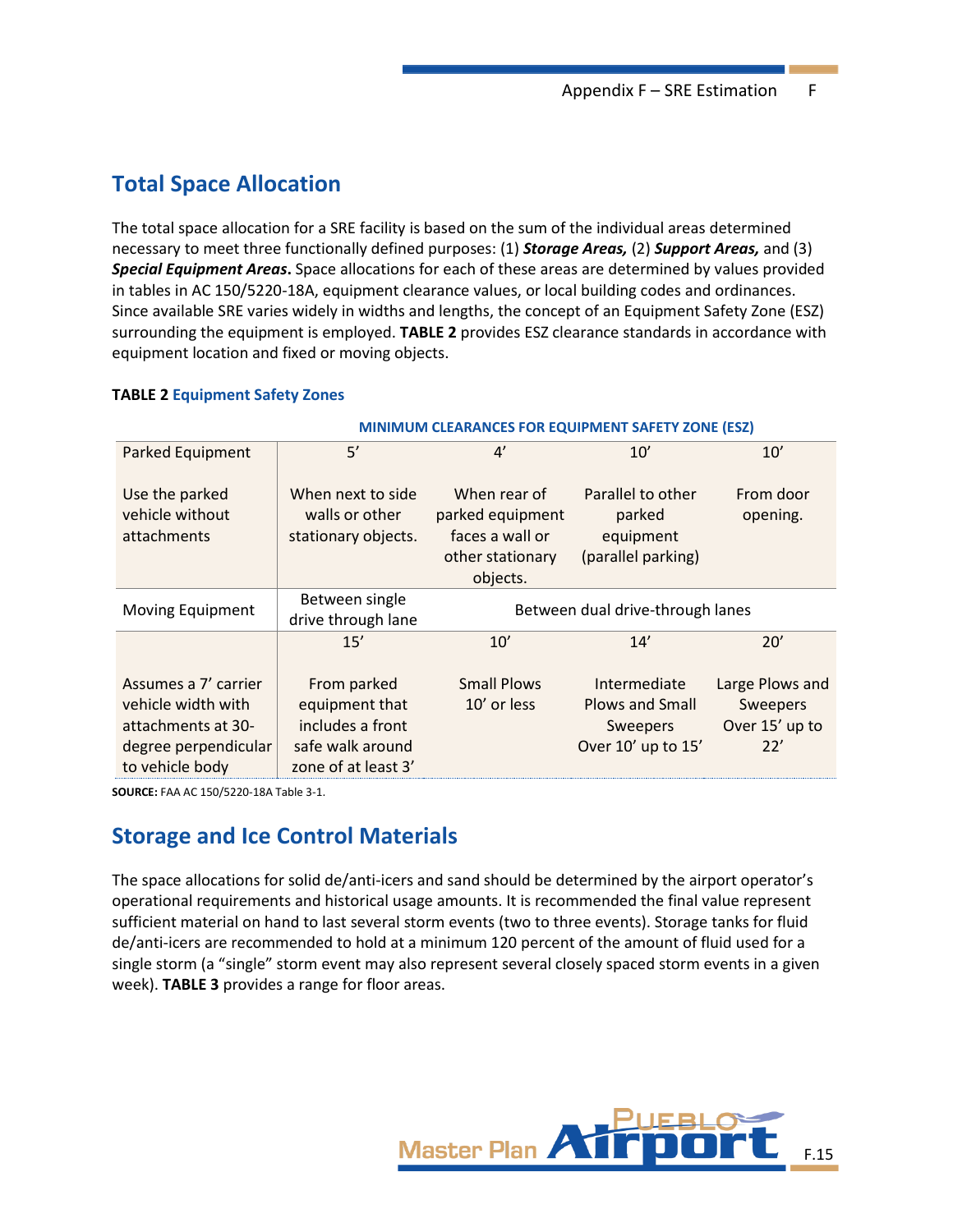| <b>MATERIAL TYPE</b>        | <b>RANGE</b> |
|-----------------------------|--------------|
| Sand Storage                | $150 - 500$  |
| Bagged or Bulk Solid Deicer | $100 - 400$  |
| Salt Storage <sup>1</sup>   | $100 - 300$  |

#### **TABLE 3 Solid Materials Storage Space Allocation (Square Feet)**

**SOURCE:** FAA AC 150/5220-18A Table 3-2.

**NOTE:** <sup>1</sup>*Salt is only for landside use*. Federal funding for salt storage areas is not allowed under the Airport Improvement Program or Passenger Facility Charge Program.

### **Support Areas**

Support areas fall into two basic areas: (1) an area dedicated to administrative duties, an operational area or "snow desk," employee areas, such as a kitchen, eating area, training/conference room, restrooms, and sleeping areas; and (2) an area dedicated to the maintenance and repair of equipment. **TABLE 4** provides typical space allocations for items that fall under the category of Support Areas.

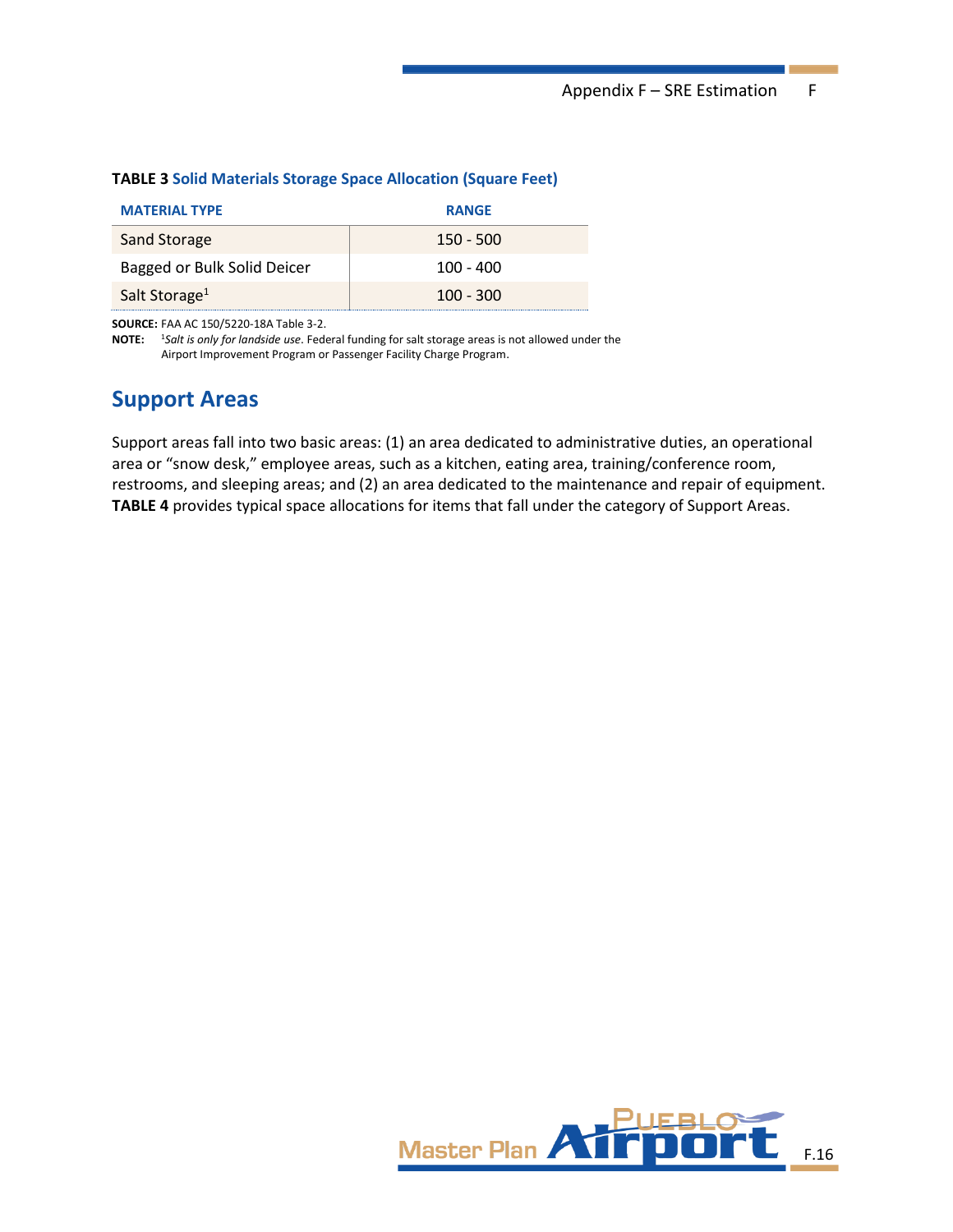#### **TABLE 4 Support Area Space Allocation (Square Feet)**

| <b>ITEMS UNDER SUPPORT AREA</b>                                      | <b>AIRPORT SIZE</b>           |                               |                         |  |  |  |
|----------------------------------------------------------------------|-------------------------------|-------------------------------|-------------------------|--|--|--|
|                                                                      | SMALL <sup>1</sup>            | <b>MEDIUM</b>                 | <b>LARGE/VERY LARGE</b> |  |  |  |
| Snow Desk <sup>3</sup>                                               | 100                           | 144                           | $200 - 400$             |  |  |  |
| Supervisor's Office <sup>3</sup>                                     | 120                           | 140                           | 140                     |  |  |  |
| Mechanic's Office                                                    | $100*$                        | 150                           | 150                     |  |  |  |
| Administrative Area <sup>3</sup>                                     | 200*                          | 200                           | 400                     |  |  |  |
| Training Room <sup>3</sup>                                           | 300                           | 400                           | 400                     |  |  |  |
| Lunchroom $3$                                                        | Combine with<br>training room | 300                           | 600                     |  |  |  |
| Kitchen $3$                                                          | Combine with<br>training room | Combine with<br>lunchroom     | 200                     |  |  |  |
| Rest Room/Lavatory for Men and<br>Women (or local building code) $3$ | 300                           | 500                           | 700                     |  |  |  |
| Lockers <sup>3</sup>                                                 | Combine with rest<br>rooms    | 500                           | 700                     |  |  |  |
| Sleeping Quarters <sup>2</sup><br>Bunk area per person               | 56                            | 56                            | 56                      |  |  |  |
| Parts Area (snow removal operation)                                  | 600*                          | 800                           | 1000                    |  |  |  |
| Parts Area (snow removal vehicles)                                   | 200                           | 300                           | 400                     |  |  |  |
| Lubrication, Oil, Grease Storage                                     | 100-150                       | $150 - 200$                   | $150 - 200$             |  |  |  |
| <b>Welding Area</b>                                                  | 200*                          | 200                           | 400                     |  |  |  |
| Recycled Oil and Used Anti-freeze                                    | 150                           | 200                           | 200                     |  |  |  |
| Mechanic's Bench Area (along walls)                                  | 100                           | 200                           | 400                     |  |  |  |
| Repair Bay - number and square<br>footage per bay                    | $1*$<br>600                   | 1<br>1,000                    | $\overline{2}$<br>1,000 |  |  |  |
| <b>Cleaning Bay</b>                                                  | 600*                          | 1,000                         | 1,000                   |  |  |  |
| Emergency First Aid Room <sup>3</sup>                                | Combine with<br>lunchroom     | Combine with<br>training room | 75                      |  |  |  |

**SOURCE:** FAA AC 150/5220-18A.

**NOTES:** <sup>1</sup> Airports with less than 225,000 square feet of total paved runway will not necessarily need items marked with an asterisk (\*). <sup>2</sup> Certain airport operators may deem it necessary to have sleeping quarters.

<sup>3</sup> Small airports may have a separate building that houses and services equipment and chemicals, while another building, such as the terminal, houses administrative functions and crew facilities.

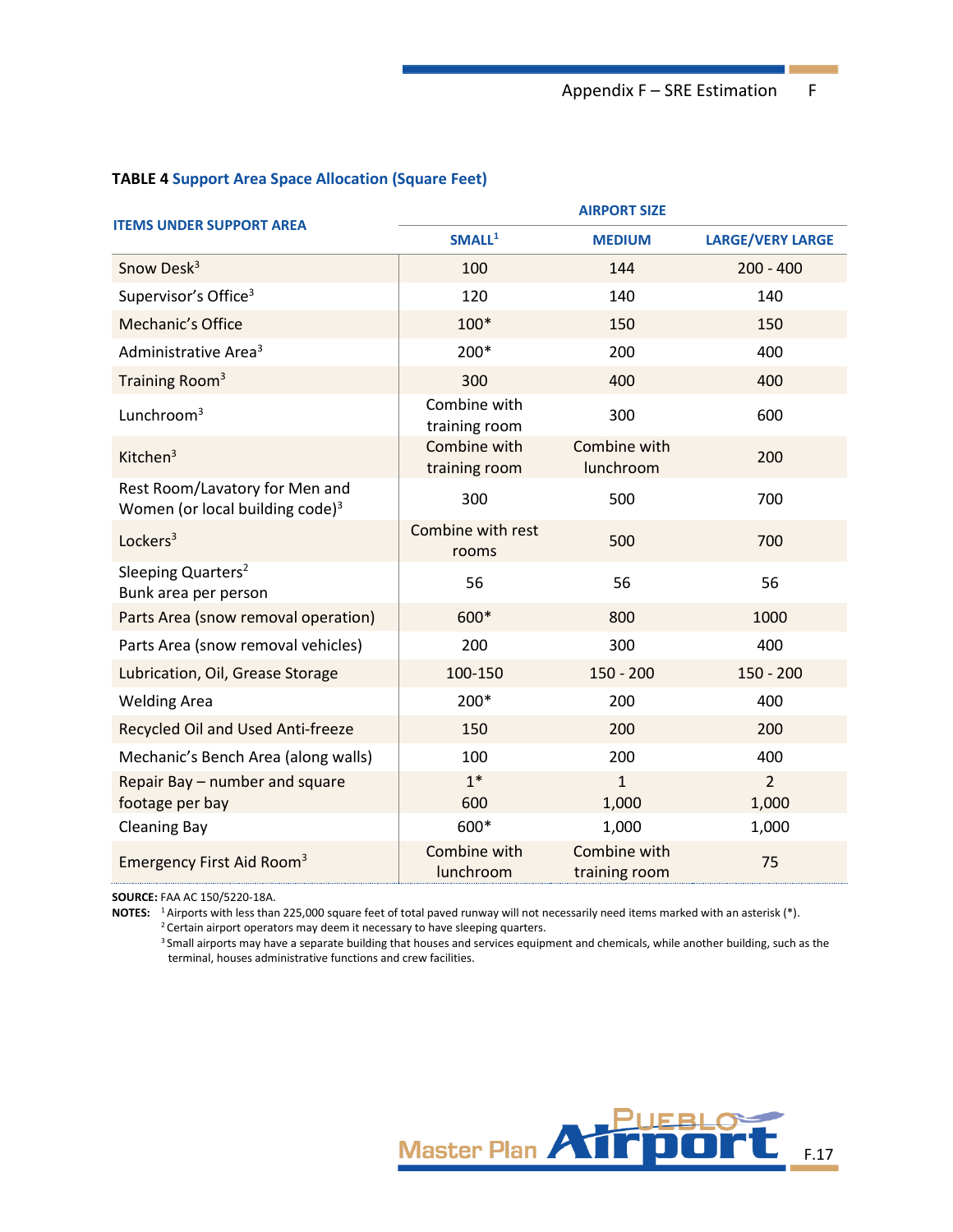# **Special Equipment Area**

**TABLE 5** shows typical space allocations for items that fall under the category of Special Equipment Area. Local building and ordinances may require larger areas than stated in **TABLE 6**. In such cases, local building and ordinances must be followed.

#### **TABLE 5 Special Equipment Areas (Square Feet)**

| <b>ITEMS UNDER SPECIAL EQUIPMENT AREA</b>        | <b>RANGE</b>                                             |
|--------------------------------------------------|----------------------------------------------------------|
| <b>HVAC Area</b>                                 | $300 - 800$                                              |
| Recycled Oil and Used Anti-freeze                | $150 - 300$                                              |
| <b>Emergency Power Generation</b>                | $100 - 300$                                              |
| Hydraulic Lift, Vacuum Pumps, and Air Compressor | $100 - 200$                                              |
| <b>Steam Generation</b>                          | $100 - 150$                                              |
| Major/Large Power Tools                          | $100 - 200$                                              |
| Overhead Crane                                   | One per building with very large-<br>airports having two |

**SOURCE:** FAA AC 150/5220-18A.

# **SRE Storage and Maintenance Facility Recommendations:**

PUB has an existing SRE and Maintenance facility consisting of approximately 15,800 square feet. The space is limited so that equipment attachments and materials are currently stored outside. Using the guidance contained in AC 150/5220-18A, a total SRE storage and maintenance facility consisting of approximately 20,000 square feet is required. The existing facility is limited in providing adequate space to accommodate the larger recommended SRE.

When considering an expansion or replacement of the existing facility to accommodate newly acquired replacement vehicles, consultation with a specialized engineering and architectural firm to design the facility within AC 150/5220-18A design and construction standards is recommended. **FIGURE 7** illustrates a typical SRE equipment maintenance and materials storage facility. SRE and maintenance facilities should also be located to provide direct access to the aprons and taxiway system for efficient response to snow events.